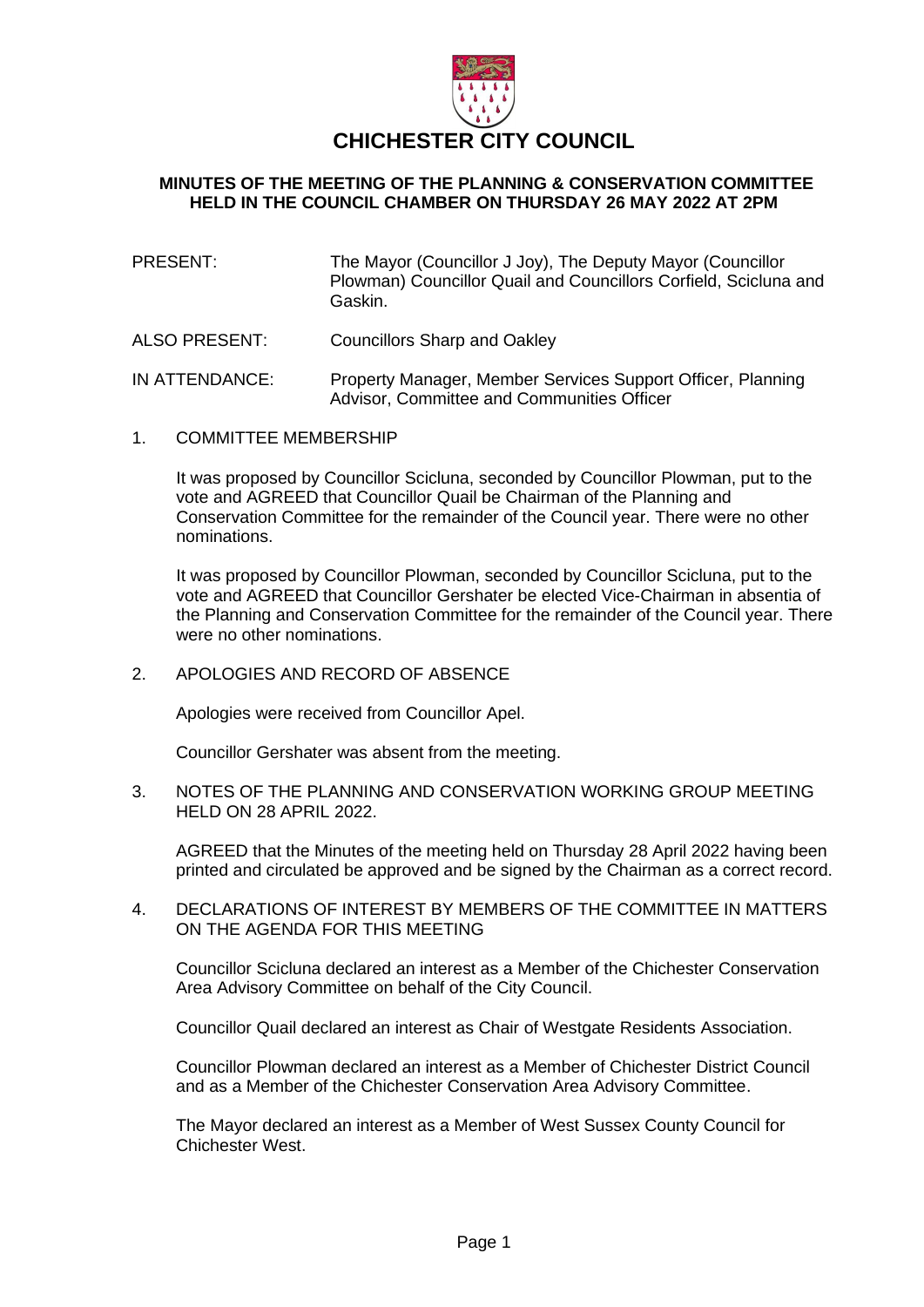# 5. STREET NAMING AND NUMBERING – Graylingwell Phase 9A (attached)

To consider the following new street names:

The Property Manager thanked Councillor Scicluna and James Kenny from Chichester District Council for their invaluable help and suggestions with regards to street naming.

The Property Manager referred to the development plans shown on screen and appended to the agenda.

- Cow Meadow
- Upper Mill Mews
- Chalkhill Way
- South Meadow

The Property Manager explained that these names were based on historic areas, fields and features.

To consider the following new apartment block names:

- Elizabeth House, Kingsmead Avenue
- Philip House, Kingsmead Avenue
- Lillywhite House, South Meadow

After discussion, some Members explained they struggled with the name Cow Meadow and other Members pointed out Cow Lane already existed which posed no problem. Daisy Meadow and Buttercup Meadow were also suggested by Members instead of Cow Lane.

It was suggested that the Property Manager discuss the names with the developers and the Property Manager confirmed there had been cow meadows in that area which is why that name had been selected.

At this point the Chairman introduced Agenda Item 15 due to Councillor Scicluna's possible time restrictions in the meeting.

#### 6. OVING LIGHTS CHANGES UPDATE

Councillor Scicluna informed the Members she had received numerous complaints and comments about traffic flow since the new Oving lights system was introduced.

It was also noted that the junction which existed before the new lights were installed was extremely dangerous and there had been fatalities.

Members recommended to take this agenda item forward to Full Council.

At this point the Chairman returned to the published agenda order.

## 7. APPLICATIONS FOR PLANNING PERMISSION

#### **CC/22/00894/FUL - Case Officer: Martin Mew**

St Richards Hospital, Accident And Emergency Department Spitalfield Lane Chichester PO19 6SE

New main entrance extension for existing Outpatients and Diagnostic block, incorporating new external roof mounted plant and external works alterations.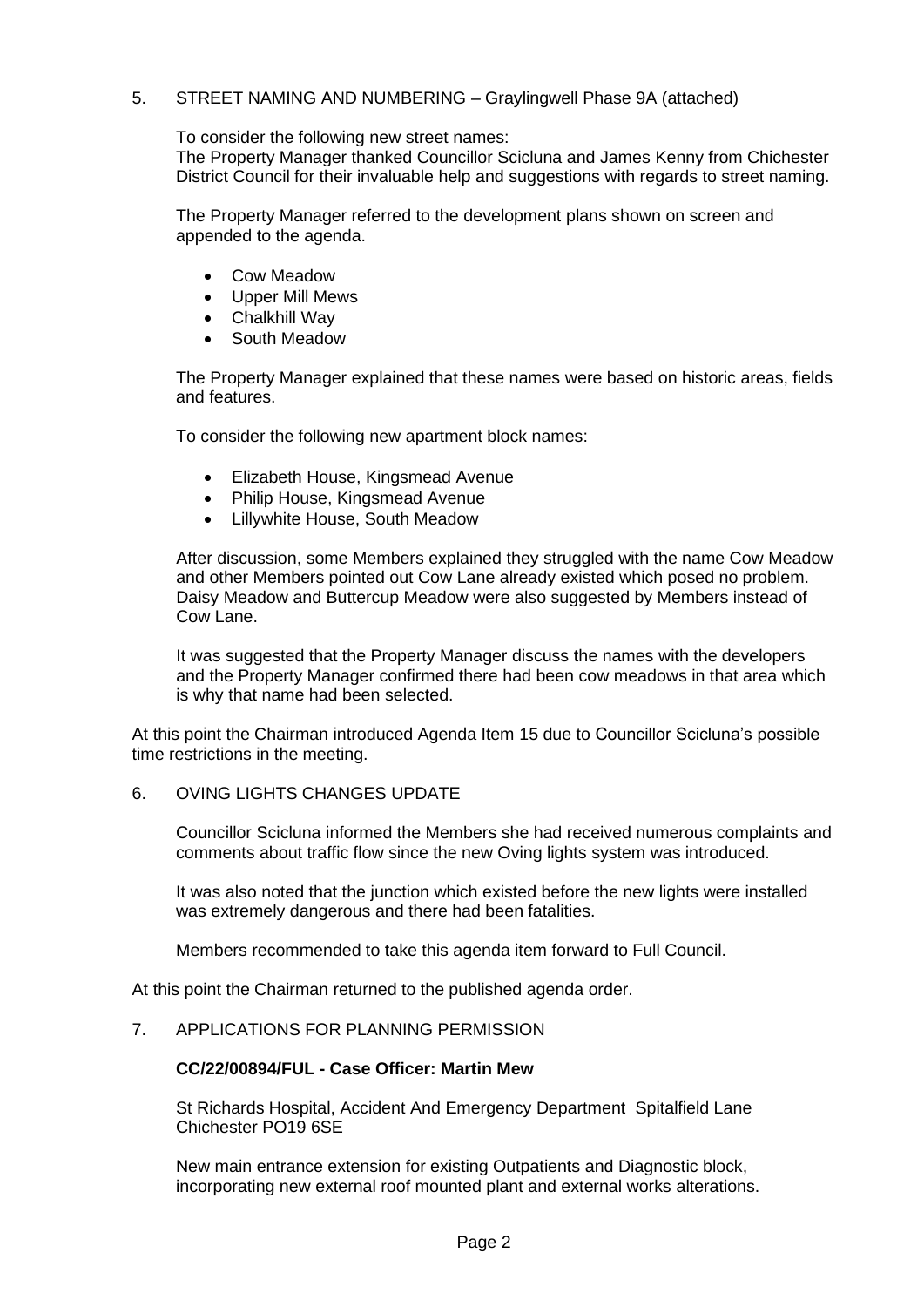## **No objection.**

## **CC/22/00061/FUL and CC/22/00062/LBC - Case Officer: Emma Kierans**

11 West Street Chichester West Sussex PO19 1QG Change of use of first and second floors to form residential accommodation, with first floor rear extension and alterations to ground floor to form new domestic access and shop front.

**No objection in principle, however this is a prominently sited listed building in the conservation area. It is noted that no regard is had to the position of the first floor windows in the ground floor frontage positioning and, as a result, the prominent arch feature appears slightly misaligned on the building. A more cohesive appearance could be achieved with a slight adjustment, aligning the centre of the residential entrance door with the window above, and the centre of the arch with the centre of the two windows above it. This would reflect the rhythm of the upper floor in the floor below, giving a greater sense of order to the building frontage. Could the applicant be requested to consider such an amendment to the design?**

**Members would also request that access to the rear be secured for deliveries.**

## **CC/22/01089/FUL - Case Officer: Martin Mew**

Sir Patrick Moore Building Kingsham Road Chichester West Sussex

Extension on the west side of the Planetarium to create a larger entrance lobby and welcome area to the building.

## **No objection.**

# 8. NEIGHBOURHOODPLAN UPDATE

Councillor Plowman advised that the website was now up to date and the next meeting of the Steering Committee would be held on Monday 30<sup>th</sup> May with an update to follow.

He further advised that PLACE studies are completed, and the results amalgamated into the Ward areas.

#### 9. WHITEHOUSE FARM UPDATE

Councillor Plowman informed Members there had been a meeting with the Directors and the planning application for phase 2 was to be published within the next two weeks and would hopefully be brought forward to the Planning and Conservation Committee in September 2022. He expressed the opinion that the existing safety concerns over the Southern Access Route (SAR) were still an issue.

He further informed Members that the current house numbers were 150 houses occupied and plans to link up the sewage works were to commence in November.

The Committee was informed that there had been a positive response to the opening of the Platinum Jubilee Country Park.

The Chairman expressed disappointment that the developers were proceeding with the original plans for the SAR despite the large number of objections received from local residents.

10. RAVEN (Residents Against Vehicle Excessive Noise) GROUP UPDATE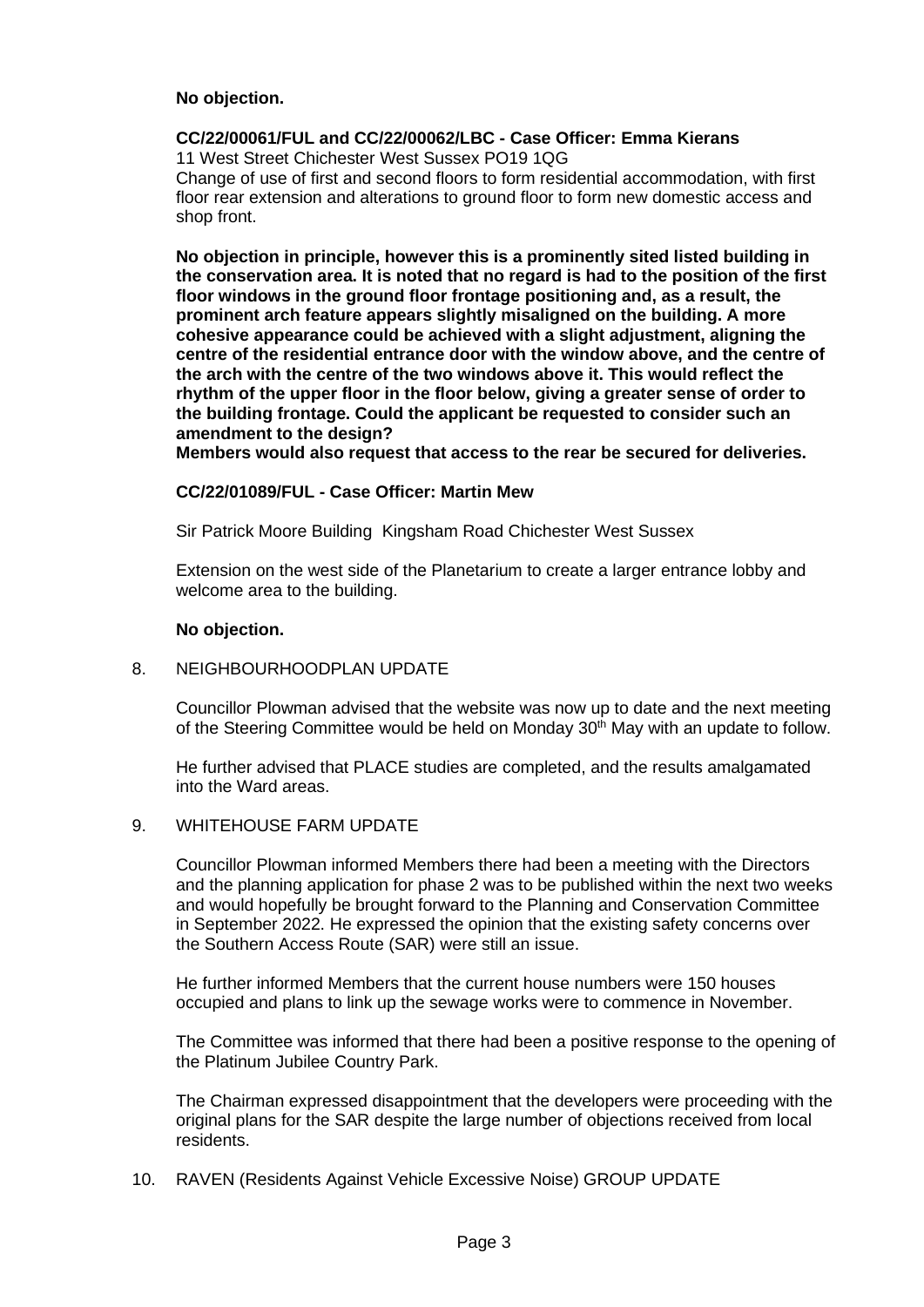Councillor Sharp advised Members that Councillor Tom Richardson had been a speaker at the last RAVEN meeting, and he explained what had been implemented at the County Council and about the support they received from the road policing teams.

She then summarised her report and explained there was support for the idea of reducing vehicle speed on the A27. Actions to be completed before the next meeting would include replies to the Mayors questions and writing to Peter Philips at National Highways to find out the next steps to help reduce speed. They would also invite a representative of the Police and Peter Philips to the next RAVEN meeting.

## 11. PAVEMENTS IN THE CITY CENTRE UPDATE

Councillor Plowman advised that the Chichester District Council Growth meeting was taking place the following day and he would report back with an update at the next Planning and Conservation meeting.

He further advised they would be making a decision on replacing the central part of the street, where the brick pavement lies, with a hard-wearing surface which would be suitable for lorries and vans thus facilitating deliveries

# 12. WHITEHOUSE FARM MEDICAL FACILITIES UPDATE

Councillor Quail advised on Councillor Apel's behalf that she, Councillor Apel, had secured a meeting with Amy Galea (NHS) of the local Clinical Commissioning Group who had responsibility for the doctors in the area. It was Councillor Quail's understanding that the meeting went well. Mrs Galea understood the points Councillor Apel was making and they have arranged to meet again when Councillor Apel hopes she will get some answers to her questions.

#### 13. SOUTHERN GATEWAY UPDATE

Councillor Plowman advised negotiations were ongoing with Stagecoach in relation to the bus depot and the proposed plans which would be discussed at agenda item 13.

Simon Oakley advised that a transport study was expected to take place with regards to the proposed plans in the hope of finding a balance between transport and housing needs in the city.

#### 14. CHICHESTER TRANSPORT HUB

The Committee and Communities Officer referred to the Chichester Transport Hub report from the Chichester Society which was circulated previously with the agenda and asked Members what actions they wished to take following on from the information provided.

Members welcomed and noted the report and its comments were taken on board for future discussion.

## 15. SEWAGE ARRANGEMENTS FOR NEW HOUSING DEVELOPMENTS TO THE EAST OF THE CITY

Councillor Oakley was then invited by the Chairman to speak on the sewage arrangements for new housing developments in the east of the city. He referred to a map of the city whilst detailing his verbal report.

Members thanked Councillor Oakley for his report after a brief discussion. Councillor Sharp asked what sort of works were due to be carried out and how could these works